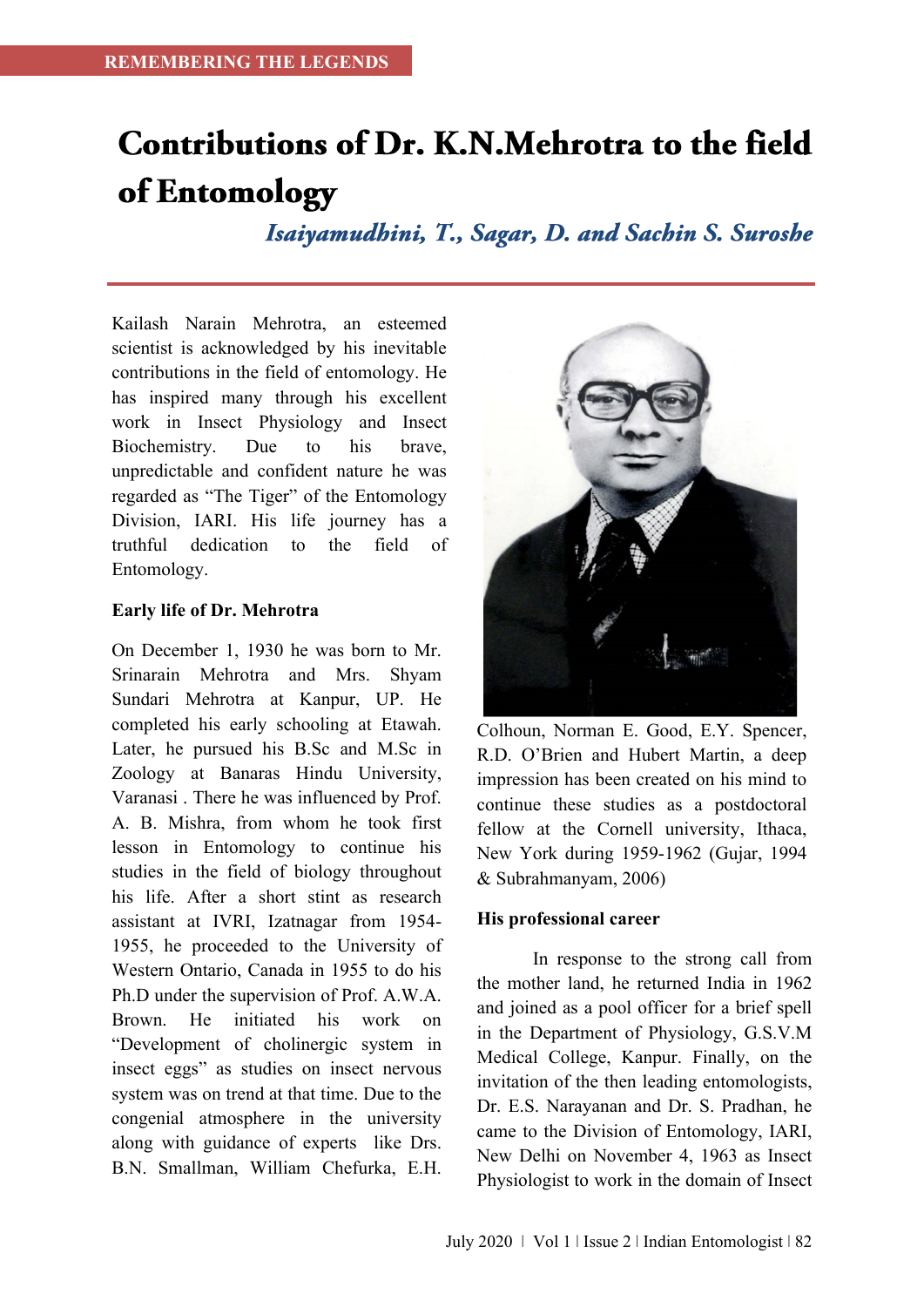Physiology at IARI in view of his vast expertise abroad. Later, he rose to the position of Senior Insect Physiologist (1969- 1990). He was the third professor of the Division of Entomology and worked during 1973-1976. Twice he served as the head of the Entomology Division, IARI in the time period of 1977-1978 and 1980 and also the youngest person to reach that position. Later he succeeded Dr. D.N. Srivastava as Assistant Director General (Plant Protection) at ICAR in 1982. He was selected as Professor of Eminence in 1983 and continued to serve that position till 1986 and became the Principal Scientist of the division till his retirement in 1990. During his career, he has been honoured with fellowships of various academies like Indian National Science Academy, New Delhi; National Academy of Sciences, Allahabad; Indian Association for Advancement of Insect Science, Ludhiana, Punjab and as a Pitambar Pant fellow at BHU, Varanasi after his superannuation. (Gujar, 1994 & Subrahmanyam, 2006)

## **Dr. Mehrotra as a mentor**

Dr. Mehrotra has been as outstanding teacher. In fact it was Dr. Mehrotra and Dr. N. C. Pant, his contemporary together has established Insect Physiology teaching and research at IARI that had helped in the development of vast human resource in this field in our country. Due to his efforts Insect Biochemistry has grown parallel to vertebrate biochemistry. He laid the foundation for the introduction of basic entomological courses *viz*., Insect Physiology II, Insect Biochemistry and Biochemistry of Insecticides for M.Sc and Ph.D students. He established the research laboratory on Insecticide Resistance Management at BHU, Varanasi, UP and also a section of Insect Physiology at IARI. His lectures were highly educative, thought provoking and up-to-date due to his in-depth knowledge of the subject. As a research guide, he has supervised 2 M. D. students at G.S.V.M medical college, Kanpur and 25 Ph.D. and 1 M.Sc students at IARI. He performed his part as a mentor very well by bringing best out of his students by providing them challenging topics. Many students have occupied higher positions in the field of agricultural education and research in India as well as abroad. Out of the students under his supervision, three of them continued their service at IARI *viz.,*  Dr. P. J. Rao, Dr. Amrit Phokela and Dr. G. T. Gujar and promoted Insect Physiology as a "basic science with applied value". In this respect Dr. M. S.Chadha called him as "True Guru" who created an active, professional and respectable school of Insect Physiologist in the country (Gujar, 1994 & Subrahmanyam, 2006).

## **Major Research accomplishments**

Dr. Mehrotra was primarily concerned with studies on insect cholinergic system and effect of anticholinesterases from his early years till 1980. With his profound knowledge of the subject, he has published more than 170 research publications in well reputed journals like Nature, Pesticide Biochemistry & Physiology, Journal of Insect Physiology etc., and has been associated with the editorial boards of a number of research journals in India and abroad from time to time. His research work in collaboration with Prof. W.C. Dauterman on the characterization of acetyl cholinesterases and choline acetylase during his studies at Cornell University remains a highly quoted one in insect neurobiology. Because of his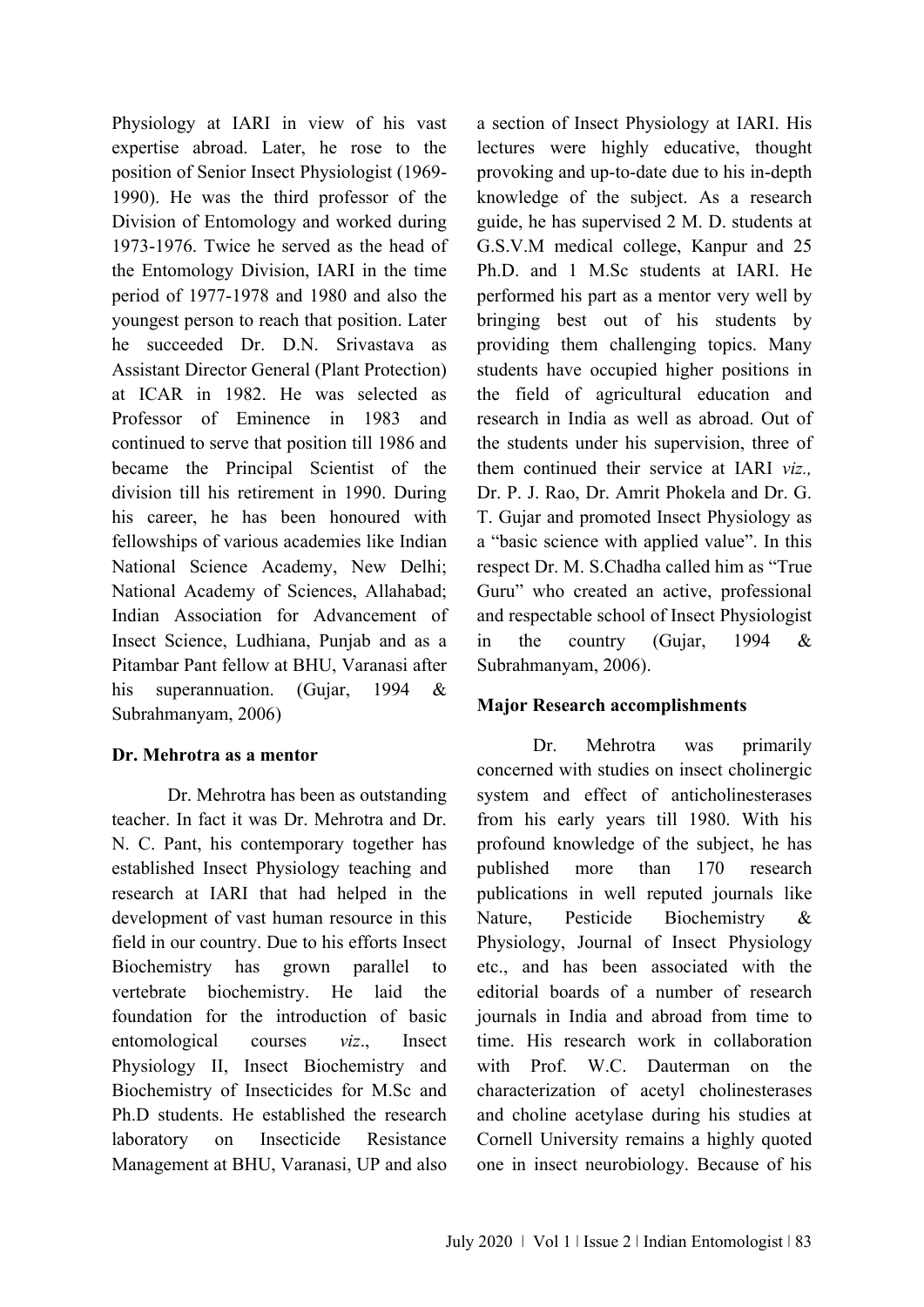dedication and devotion towards this work he referred that as "My baby". Other prominent areas of research were characterization of carboxylesterase, physiological effects of insecticides, metabolism of insecticides, host plant–insect pest interaction, pheromones and kairomones and insect resistance to insecticides. Regarding acetylcholine metabolism in insect, he has identified the presence and time of occurrence of cholinergic elements such as acetylcholine (ACh), acetyl cholinesterase (AChE) and choline acetylase (ChA) in the developing eggs of housefly and milkweed bug and also characterized the enzymes, AChE and ChA using various pharmacological and biochemical techniques (Mehrotra, 1960). He also analyzed the substrate specificity of AChE using different analogues of Ach and revealed the difference in the shape and distance between the static and anionic sites in AChE which is the primary target of organophosphorous and carbamate insecticides (Mehrotra and Dauterman, 1963). At molecular level, he has shown the occurrence of various aggregates forms of different molecular weight of AChE which leads to the qualitative selectivity of the enzyme. Because of the importance of carboxylesterase (CE) in the metabolism of xenobiotics and insecticides, he demonstrated their presence, substrate specificity, kinetic properties in *Chilo partellus* Swinhoe, *Dacus dorsalis* Hendel, *Schistocerca gregaria* Forsk*, Lipaphis erysimi* Kalt. and the presence of extra anionic site in CE of *L. erysimi* (Mehrotra and Phokela, 1982). Extensive work was done by him on the metabolism of various insecticides viz., DDT, malathion, parathion and methyl parathion in the fat body of desert locust and also explained the role of the enzyme DDT- dehydrochlorinase in the

deactivation of DDT in desert locust. Despite the fact that the insecticides are extensively used in plant protection work, only little is known about their effects on the physiology of non-target species. He mainly worked to reveal those effects by finding the difference in the mechanism of action of anti AChE in house sparrow and desert locust and existence of an endogenous reactivator of AChE in birds (Mehrotra *et al*., 1967). The host-plant relationship is mainly based on the interaction between biochemical systems of insects and those of plants, interlinked ecologically. In that case, he has found the phagostimulant activity of various edible oils and the phagodeterrent activity of *Calotropis gigantean* L. and neem (Mehrotra and Rao, 1972) towards desert locust, *Schistocerca gregaria.* Occurrence and efficacy demonstration of sex pheromone of female almond moth, *Ephestia cautella* Walker (Mehrotra *et al*., 1967) and the demonstration on the presence of a kairomone in the hexane extract of *Corcyra cephalonica* Stainton for the parasitoid, *Bracon brevicornis* Wesmael has been considered as the significant ones. He also initiated studies on protein, amino acid and carbohydrate metabolism and also on insect behaviour. These basic studies were widened to include more and more of the applied developmental studies.

## **Other notable contributions**

Dr. Mehrotra during his tenure as ADG, was largely responsible for the formulation of the National Pesticide Policy through which several insecticides were phased out, new insecticides were synthesized and indiscriminate use of insecticides were discouraged. His efforts led to attainment of fair recognition of the science of plant protection in the agricultural